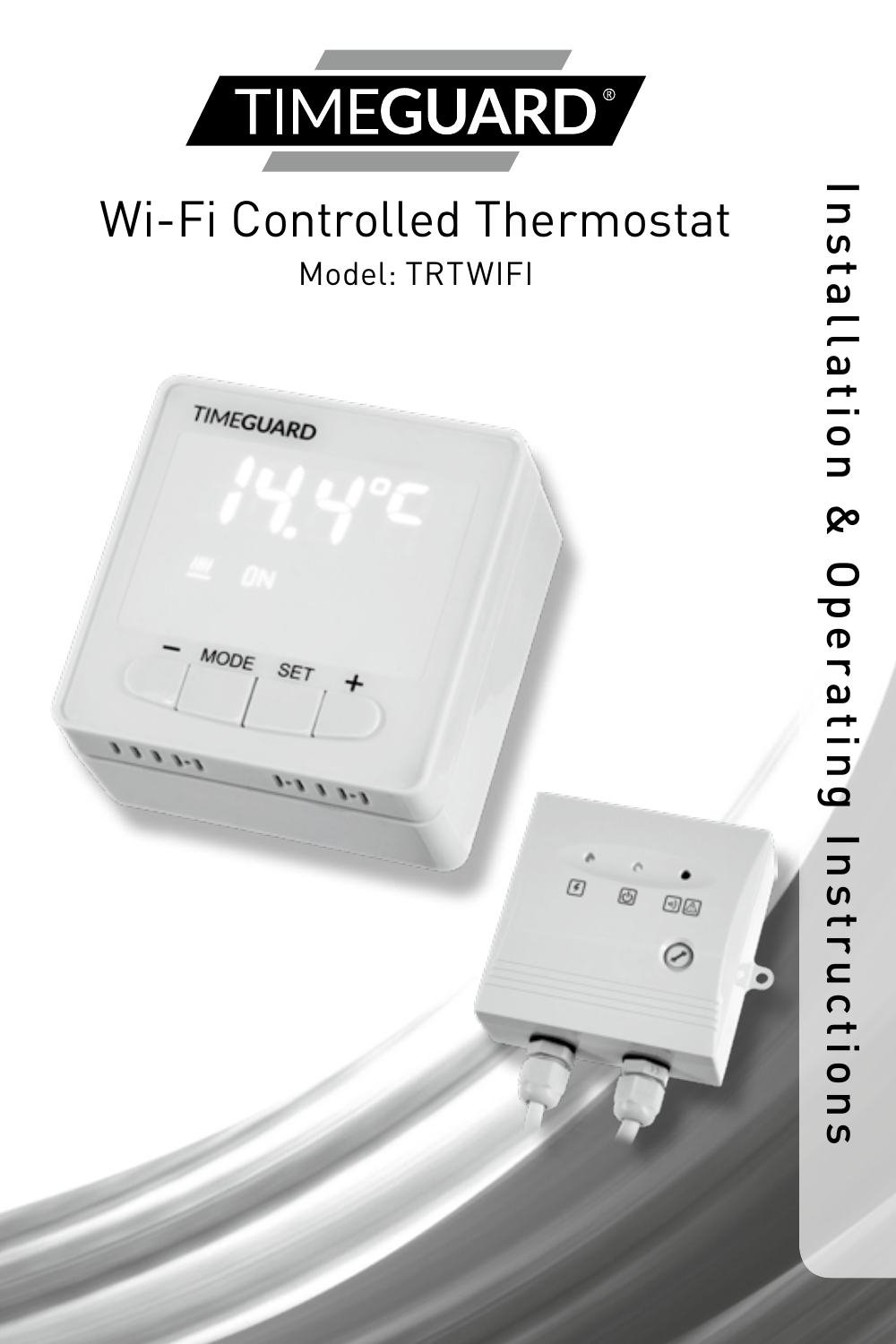## 1. General Information

These instructions should be read carefully and retained for further reference and maintenance.

**Note:** Timeguard reserve the right to alter these instructions, and the Programastat+ heating app, at any time. Up to date instructions will always be available for download at www.Timeguard.com.

# 2. Safety

- Before installation or maintenance, ensure the mains supply to the thermostat is switched off and the circuit supply fuses are removed or the circuit breaker turned off.
- It is recommended that a qualified electrician is consulted or used for the installation of this thermostat and install in accordance with the current IEE wiring and Building Regulations.
- Check that the total load on the circuit including when this thermostat is fitted does not exceed the rating of the circuit cable, fuse or circuit breaker.
- To clean use a clean dry cloth only. Do not use and liquid cleaners.

### 3. Technical Specifications

#### **Power Box**

1

- Mains Supply: 220-240V AC 50Hz
- This power box is of Class II Construction and must not be earthed
- Switching Rating: 6(2)A • Switch Type: Single Pole Single Throw (SPST) • Installation Type: Wall Mount • Power Consumption: 1.2W • IP Rating: Intended for indoor use only • Light Indicators: Red LED (Power), Green LED (Output), Orange LED (Wi-Fi Connection) • CE Compliant • Dimensions (HxWxD): 101mm x 107mm x 35.5mm

**Dimensions include pre-fitted cable glands and mounting holes**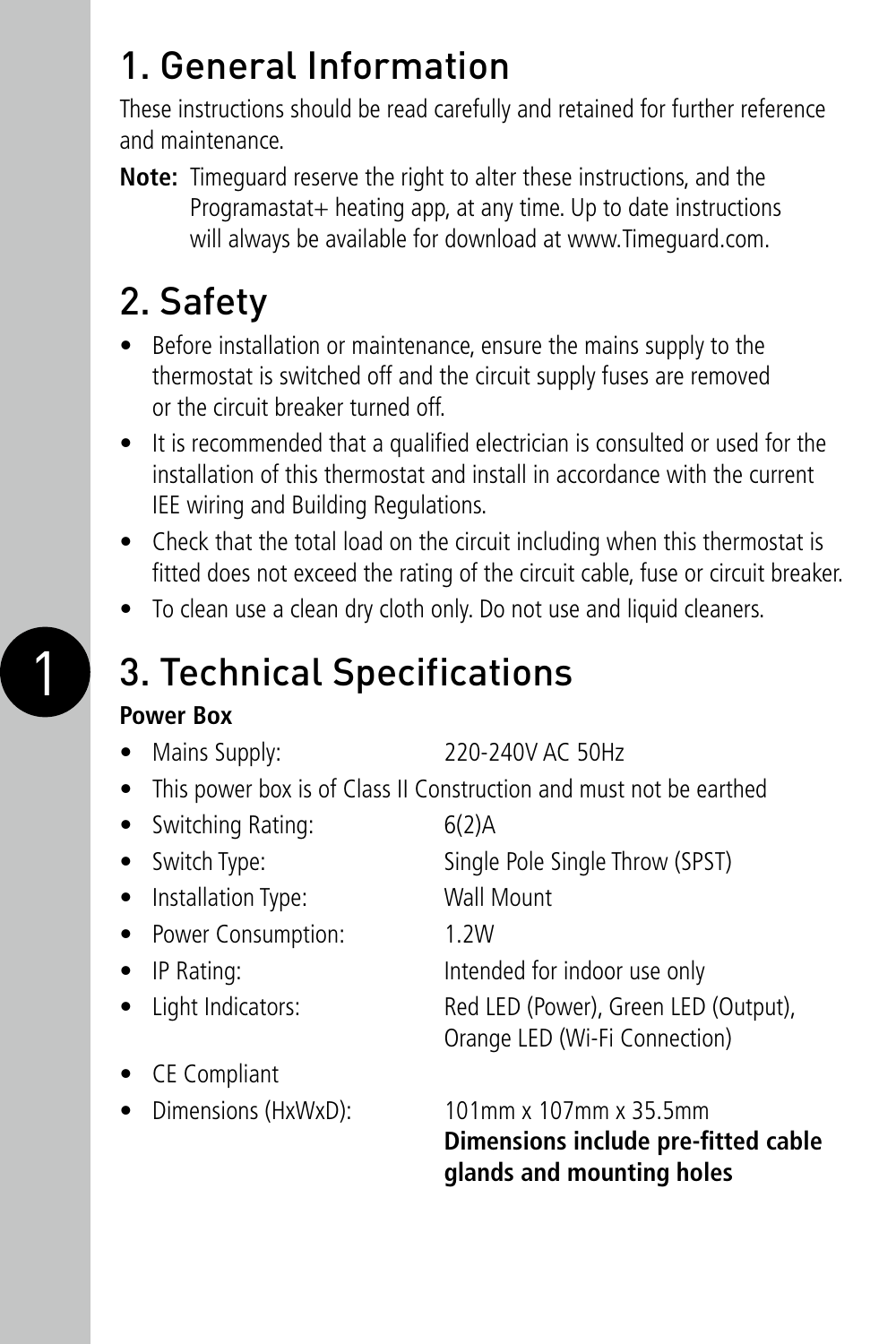#### **Thermostat**

• This thermostat is of Class II Construction and must not be earthed

| Connection:                               | 2 wire                                                                                          |
|-------------------------------------------|-------------------------------------------------------------------------------------------------|
| Installation Type:                        | Using either the surface mount box<br>supplied or a BS flush mount wall box<br>(min 35mm depth) |
| Wi-Fi Protocol:                           | 802.11b/g/n                                                                                     |
| Network Protocol:<br>$\bullet$            | IP <sub>v4</sub> TCP                                                                            |
| • Frequency Range:                        | $2.412 - 2.484$ GHz                                                                             |
| 5 Operating Modes:<br>٠                   | Permanent ON or OFF, Auto Timed,<br>Frost and Holiday                                           |
| Programmes:                               | 6 timed periods per day, with weekly repeats                                                    |
| Back Light:                               | Yes                                                                                             |
| Operating Temperature Range: 0°C to +40°C |                                                                                                 |
| • Set Temperature Range:                  | Minimum $+5^{\circ}$ C to maximum $+35^{\circ}$ C                                               |
| Temperature Adjustment:                   | $0.5^{\circ}$ C steps                                                                           |
| Swing                                     | $0.5$ or $1.0 C$                                                                                |
| <b>CE Compliant</b>                       |                                                                                                 |
| Dimensions (HxWxD):                       | 90mm x 90mm x 46mm                                                                              |

#### TRTWIFI Thermostat – Front View



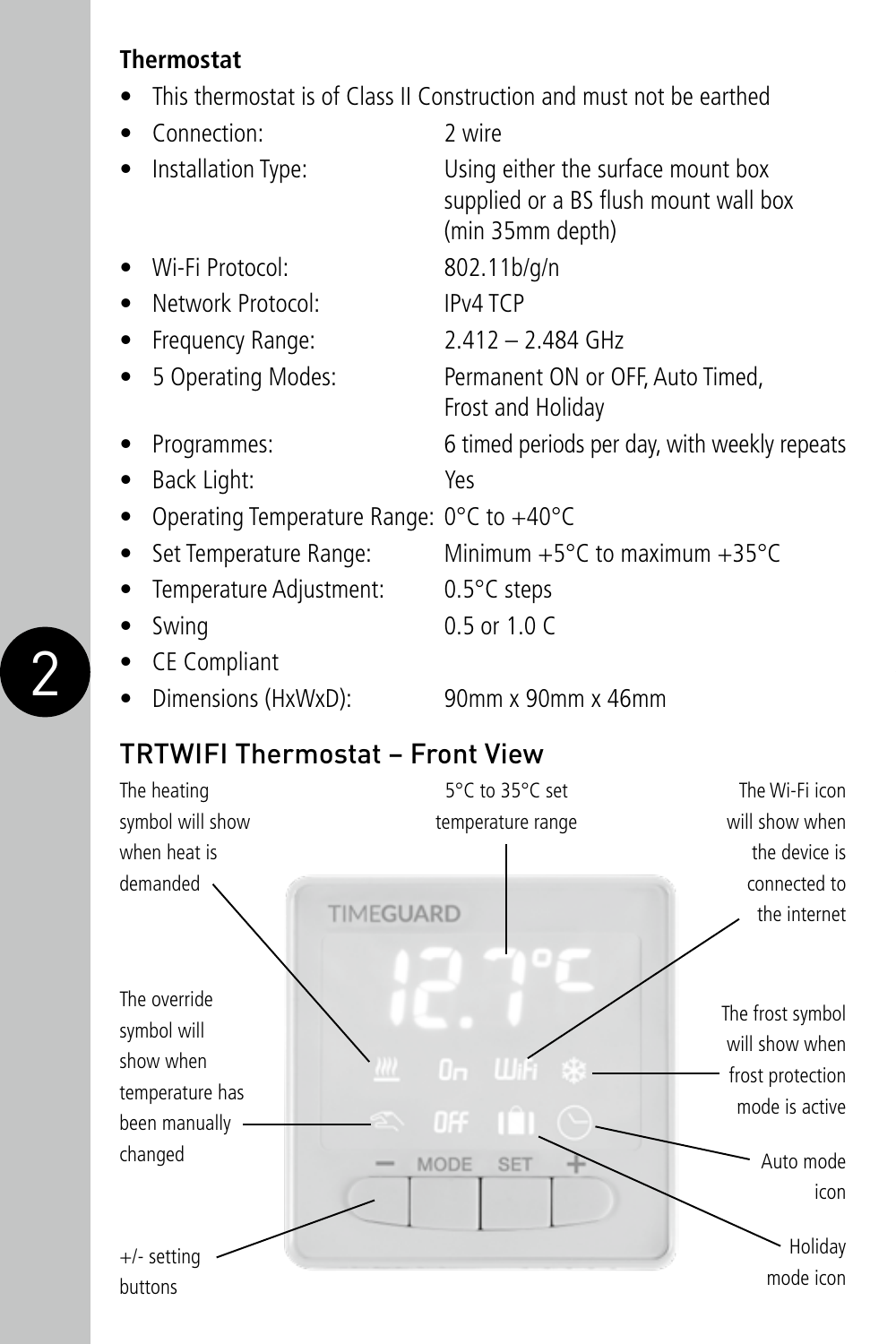#### TRTWIFI Power Box – Front View



#### **TRTWIFI MAC address and ID Wi-Fi number label**

Important: Do not remove this label from the side of the product.

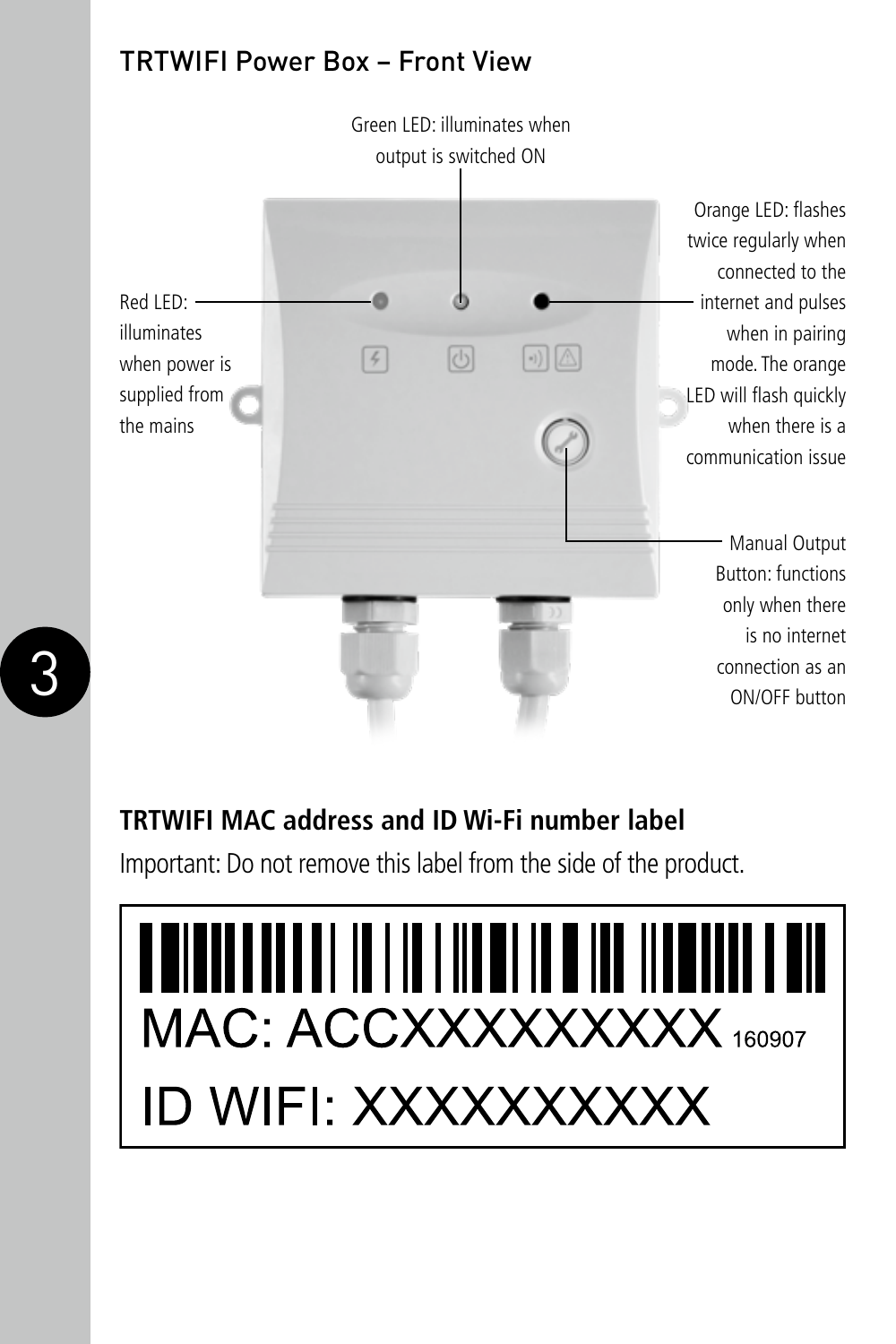# 4. Contents

- 1x TRTWIFI Thermostat
- **1x TRTWIFI Power Box**
- 1x Instruction Manual
- Mounting Kit **Note: All instructions are to be left with the customer after installation**

# 5. Installation

- 5.1 Ensure the mains supply is switched off and the circuit supply fuses are removed or the circuit breaker turned off.
- 5.2 Disconnect the mains supply from the wiring centre.
- 5.3 Mount the power box next to the wiring centre (where fitted), or the boiler.
- 5.4 Use the power box as a template to mark the position of the mounting screws. Drill the mounting hole taking care to avoid any joists, electrical cables or water/gas pipes that may be hidden beneath the surface.
- 4 5.5 Insert the rawl plugs into the holes that have been drilled and align the power box with the mounting holes. Then insert the screws and tighten 5.5 Insert the rawl plugs into the holes that have been drilled and align the until a firm hold of the power box is ensured.
	- 5.6 Connect the live (brown) and neutral (blue) wires on the power box to a 230V AC supply from the wiring centre, making sure the polarities match up accordingly with the wiring centre. Refer to the connection diagram (section 6) for reference.
	- 5.7 Remove the connections from the existing thermostat from the wiring centre. If there is a neutral connection (blue) this is no longer required for the installation and must be disconnected. Refer to the connection diagram (section 6) for reference.
	- 5.8 Connect the existing thermostat connections in the wiring centre to the two black wires from the power box flex marked boiler. These are volt free connections, and are not polarity sensitive. Refer to the connection diagram (section 6) for reference.
	- 5.9 Connect the previously removed wires that go from the wiring centre to the thermostat to the white wires from the power box, marked thermostat. The wires are not polarity sensitive. Remove the existing thermostat if fitted. Refer to the connection diagram (section 6) for reference.

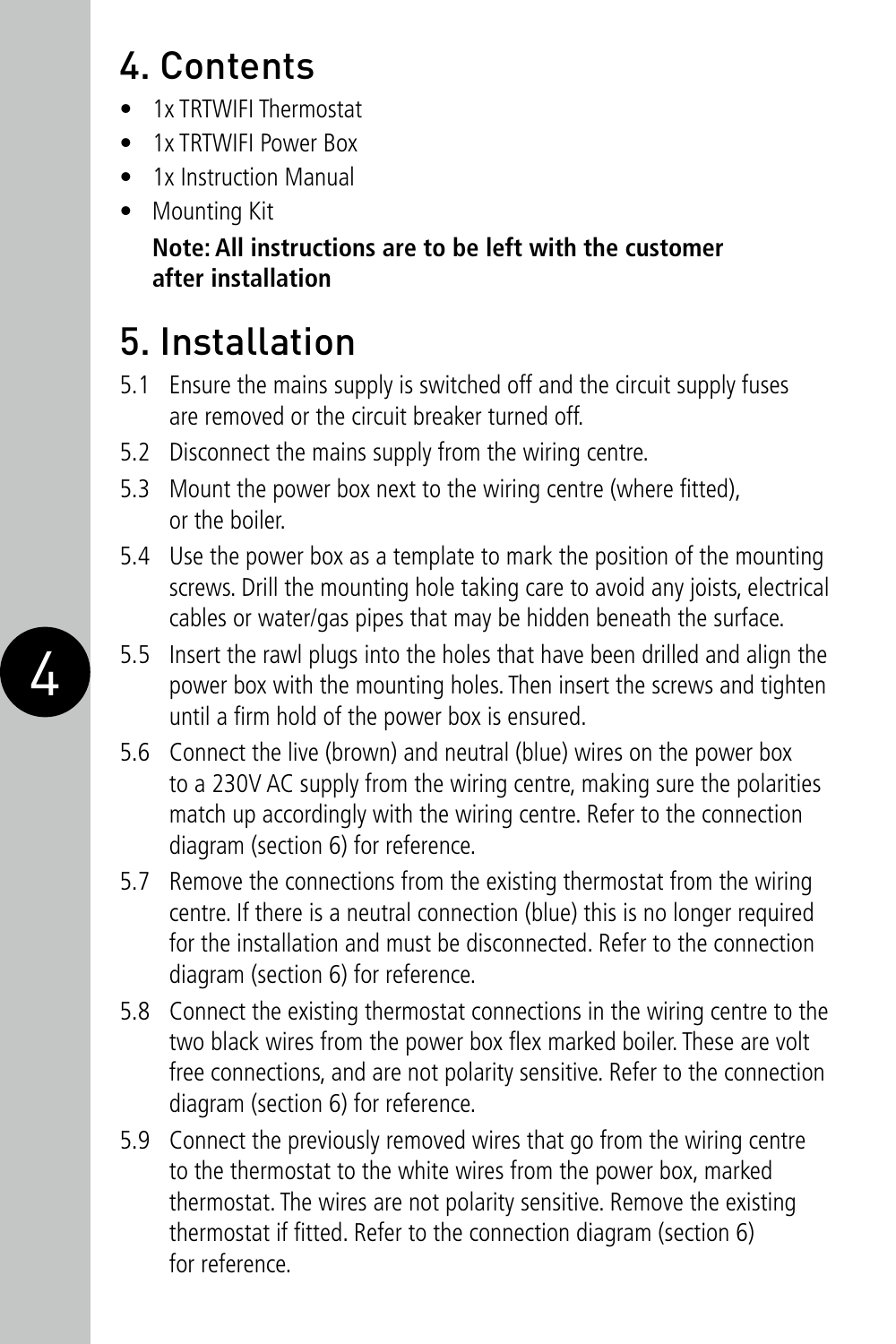- 5.10 Remove the front plate of the TRTWIFI using a screw driver to press down the tab on the top of the device.
- 5.11 If required, use the surface mount box supplied, as a template to mark the position of the mounting screws. Drill the mounting holes taking care to avoid any joists, electrical cables or water/gas pipes that may be hidden beneath the surface.



- 5.12 Insert the rawl plugs into the holes that have been drilled.
- **5** to the TRTWIFI. The wires are not polarity sensitive. If there are 3 wires, then omit the neutral (blue) wire. 5.13 Connect the two white coloured wires from the flex of the power box then omit the neutral (blue) wire.
	- 5.14 Re-fit the front of the TRTWIFI by hooking the lower edge over the tab, and pressing the top home until it clicks, taking care not to bend the 8 connecting pins.
	- 5.15 Reconnect the mains supply to the wiring centre.

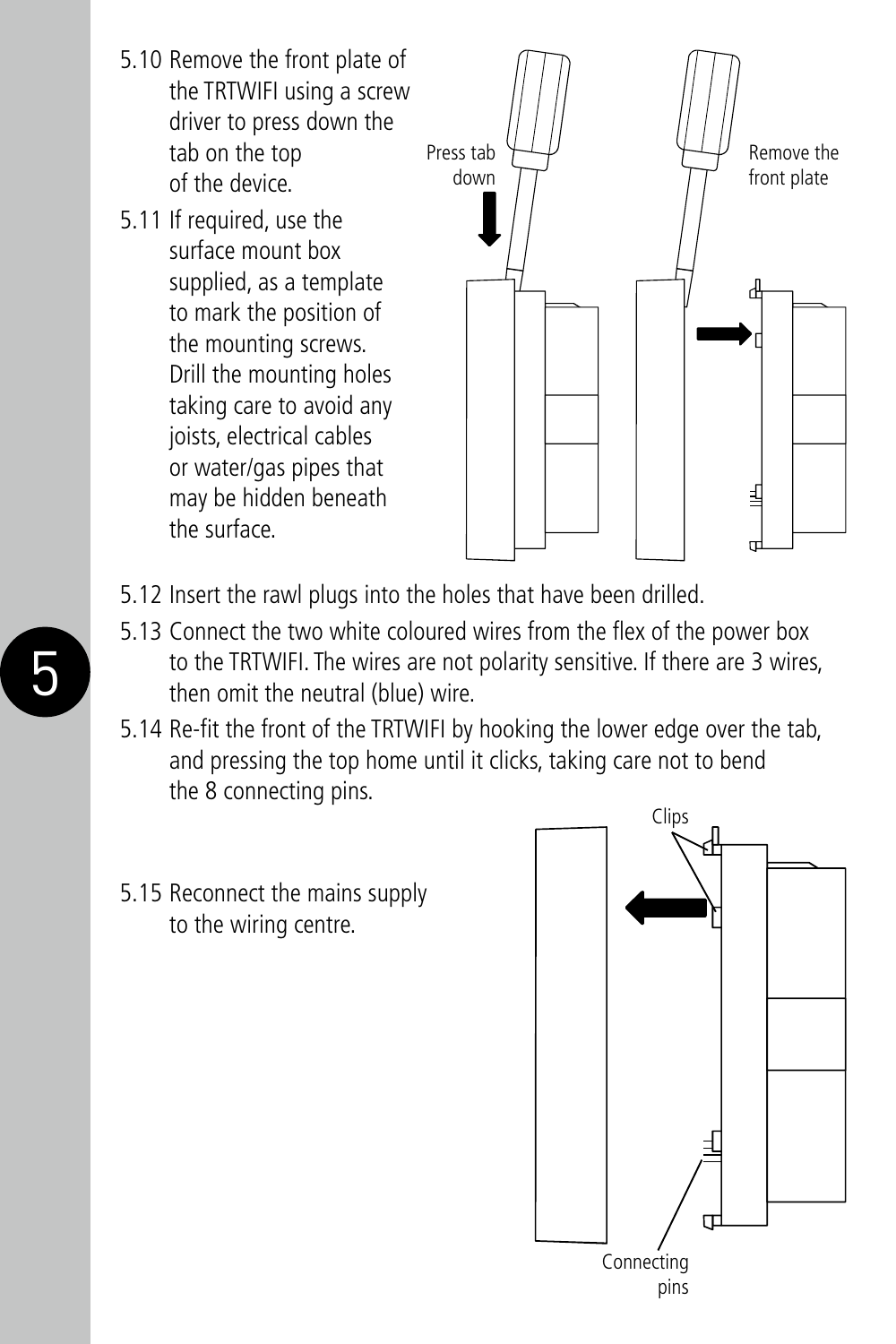## 6. Connection Diagram

The diagram below shows a typical thermostat wiring to a wiring centre.



The diagram below shows how the TRTWIFI would replace a typical thermostat setup.

#### **Note: Check boiler instructions before connecting.**

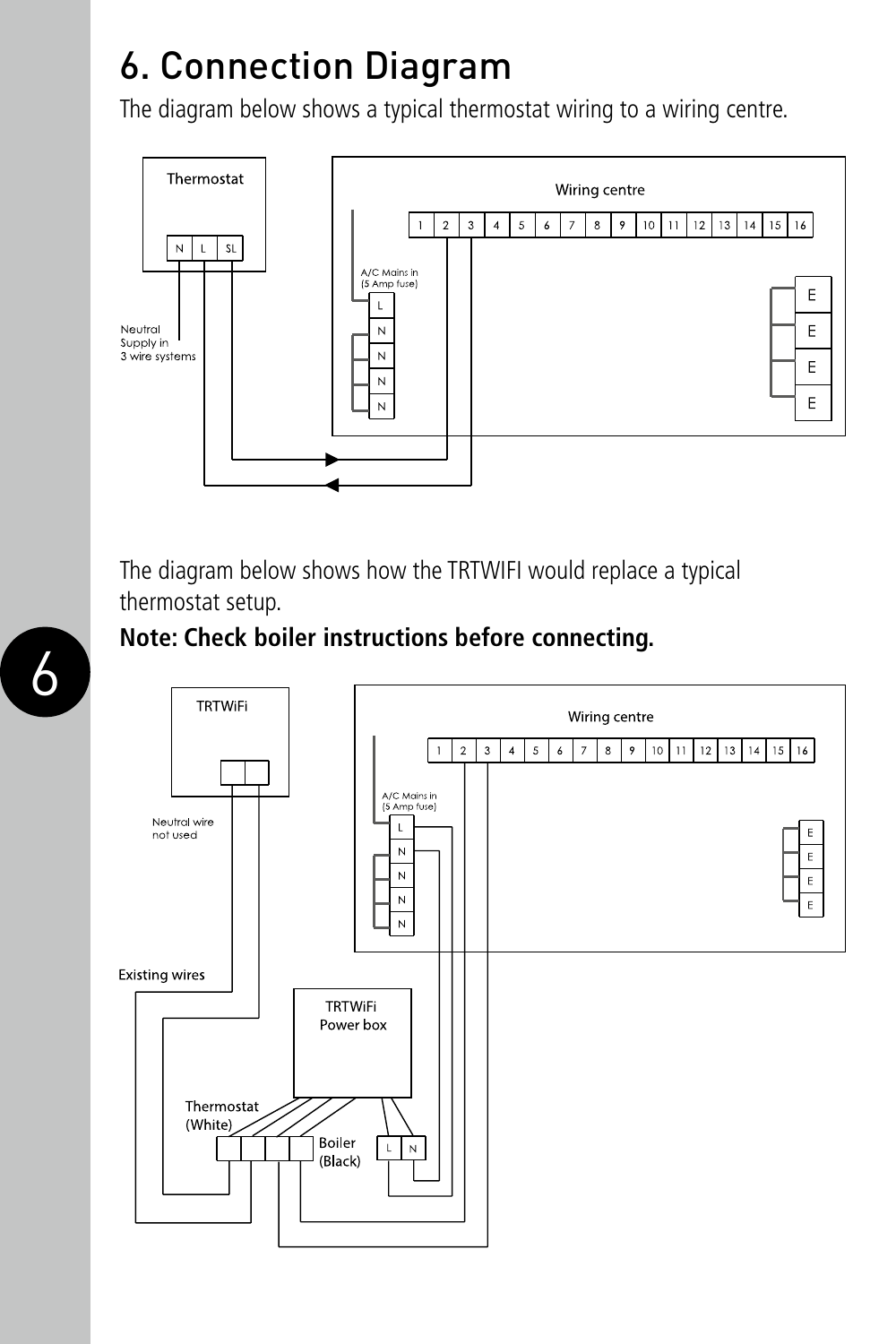**IMPORTANT: If a volt free installation is required use suitable cable for your supply/load requirements in regards to the boiler.**

### **230V 50Hz Mains Supply to Power Box**

Live Supply (Brown or Red) to Neutral Supply (Blue or Black) to **N**

### **Supply/Load (Boiler)**

The boiler connections from the power box (black wires) are volt free and are not polarity sensitive.

### **TRTWIFI and Power Box Connections**

The thermostat connections from the power box (white wires) connect to the TRTWIFI terminals. This wiring is volt free and is not polarity sensitive.



# 7. Setup

Note: the mobile or tablet device must be connected to a 2.4 GHz band on the router. Pairing on the 5GHz band will result with paring either timing out or being unsuccessful. Refer to your ISP (Internet Service Provider) on separating the bands if required.

- 7.1 Ensure your phone or tablet is connected to your local Wi-Fi network.
- 7.2 Download the Timeguard Programastat + app onto your phone or tablet by searching for Timeguard on Google Play or the Apple store.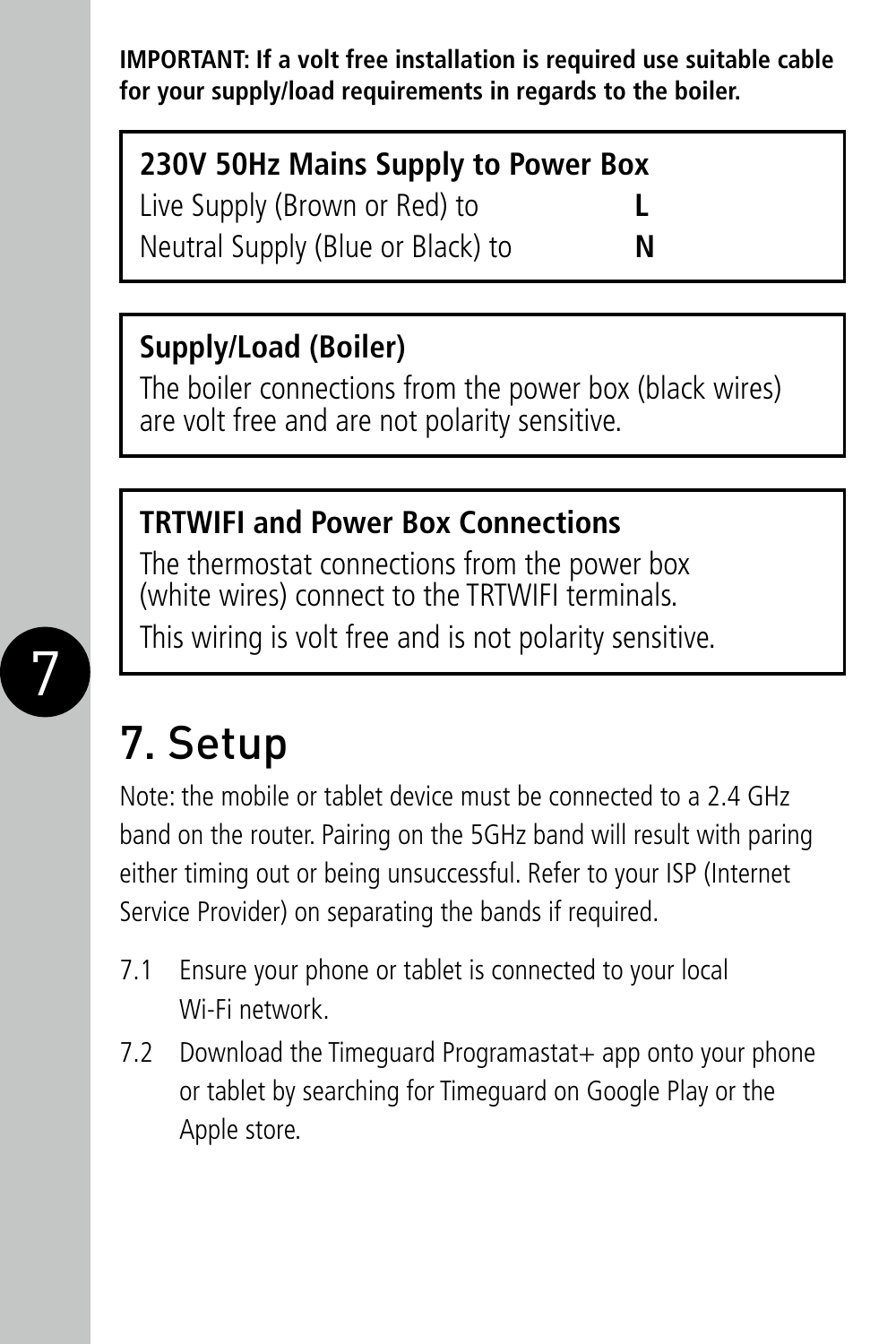

- 7.3 Install the App, and open it to the registration page.
- 7.4 Users must first register, and then log in to use App. First time users must use the main account log in.

8

**Note: User names and passwords cannot contain any spaces or special characters, and must use letters and numbers only.**

- 7.5 Then, press the  $+$  button (bottom right on phones screen to open the add devices menu.
- 7.6 The Wi-Fi network the mobile or tablet is connected to will be shown on the App, enter the password for the network SSID. **Important – DO NOT PRESS START AS OF YET.**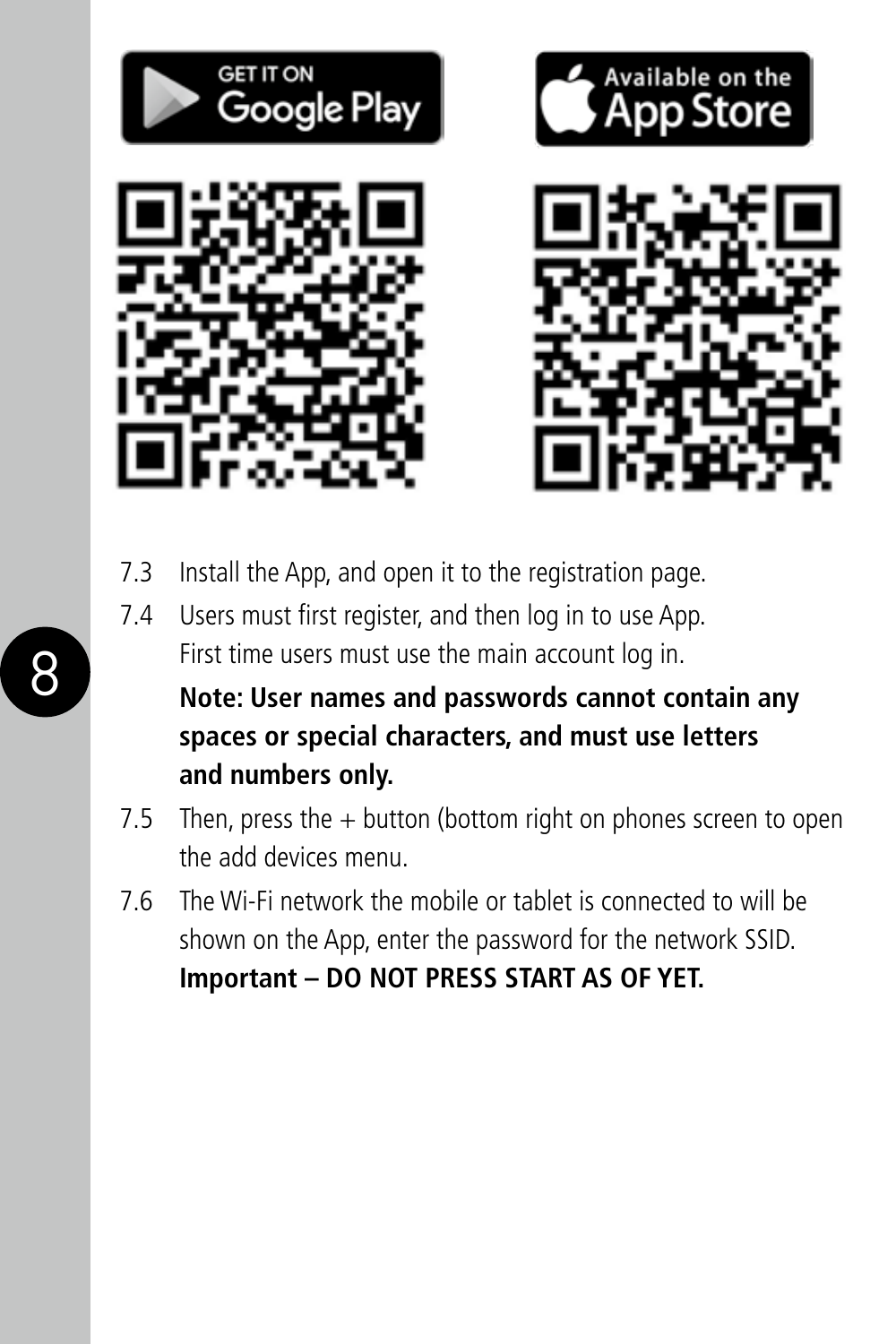- 7.7 On the TRTWIFI, press set once to take the device out of standby, then press and hold the set button for 5 seconds, until "COUP" appears.
- 7.8 Release the set button, and press set again to enter coupling mode. The orange light on the power box will constantly flash and this will be shown on the display.



#### 11 I.C

- 7.9 On the mobile device or tablet, press the start button. The App will search for an available device. Once the App has found and configured the TRTWIFI to the network the Wi-Fi Icon on the thermostat will be permanently displayed on the screen.
- 9 10 name can be manually changed at any time. From the devices 7.10 During the pairing process the App will prompt the user to rename the device, however if this fails to happen the device menu swipe left on the device that requires renaming, then press edit. An editable field called "Name:" will be shown under device information, tap the field to rename the device. When the name has been changed confirm this action by press the tick icon.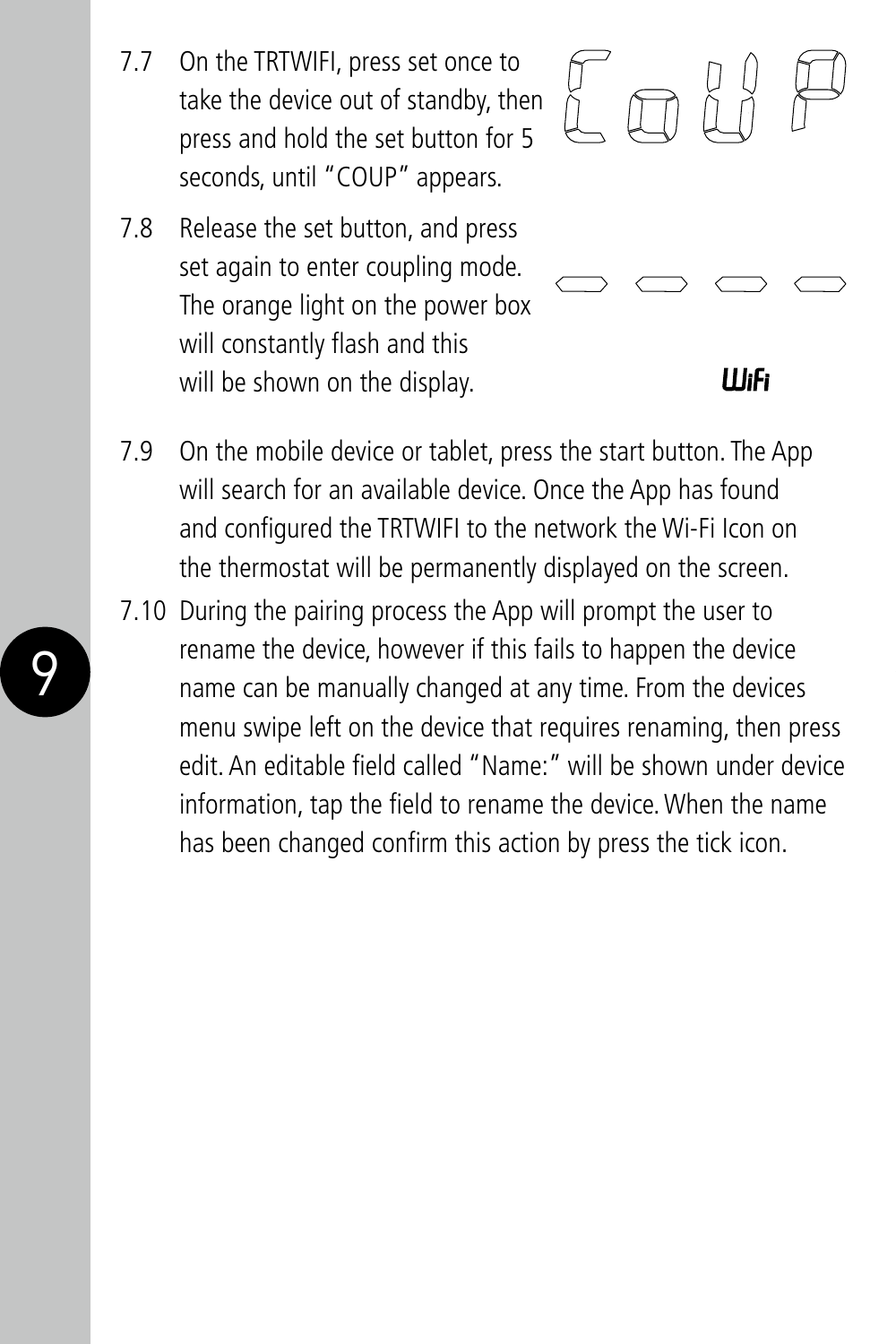|            | <b>Devices</b>               | ופים |
|------------|------------------------------|------|
| Q,         | Hallway                      |      |
| an<br>Hite | Lounge                       |      |
|            |                              |      |
|            |                              |      |
|            |                              |      |
|            |                              |      |
|            | Swipe left to edit or delete |      |

7.11 Swipe the device name left to edit the name, and set the location. Chose the country and city nearest to your location. This will display the outside temperature on the home screen.

> **Note: Device names cannot contain any spaces or special characters.**



#### 8. Features of the TRTWIFI Thermostat **Thermostat Manual Override**

• The set temperature can be overridden on the thermostat as a temporary override until the next programme change using the  $+$  and  $-$  buttons.

#### **Mode Button**

• The mode button is used to change between different operating modes: these modes include Auto, Holiday, OFF, ON & Frost protection mode.

#### **Power Box**

If the Wi-Fi icon is flashing,the thermostat has lost connection to the server. Re-connection is automatic when the Wi-Fi is restored. During this period the thermostat will follow the program entered. It can be over ridden using the  $+$  and  $-$  buttons.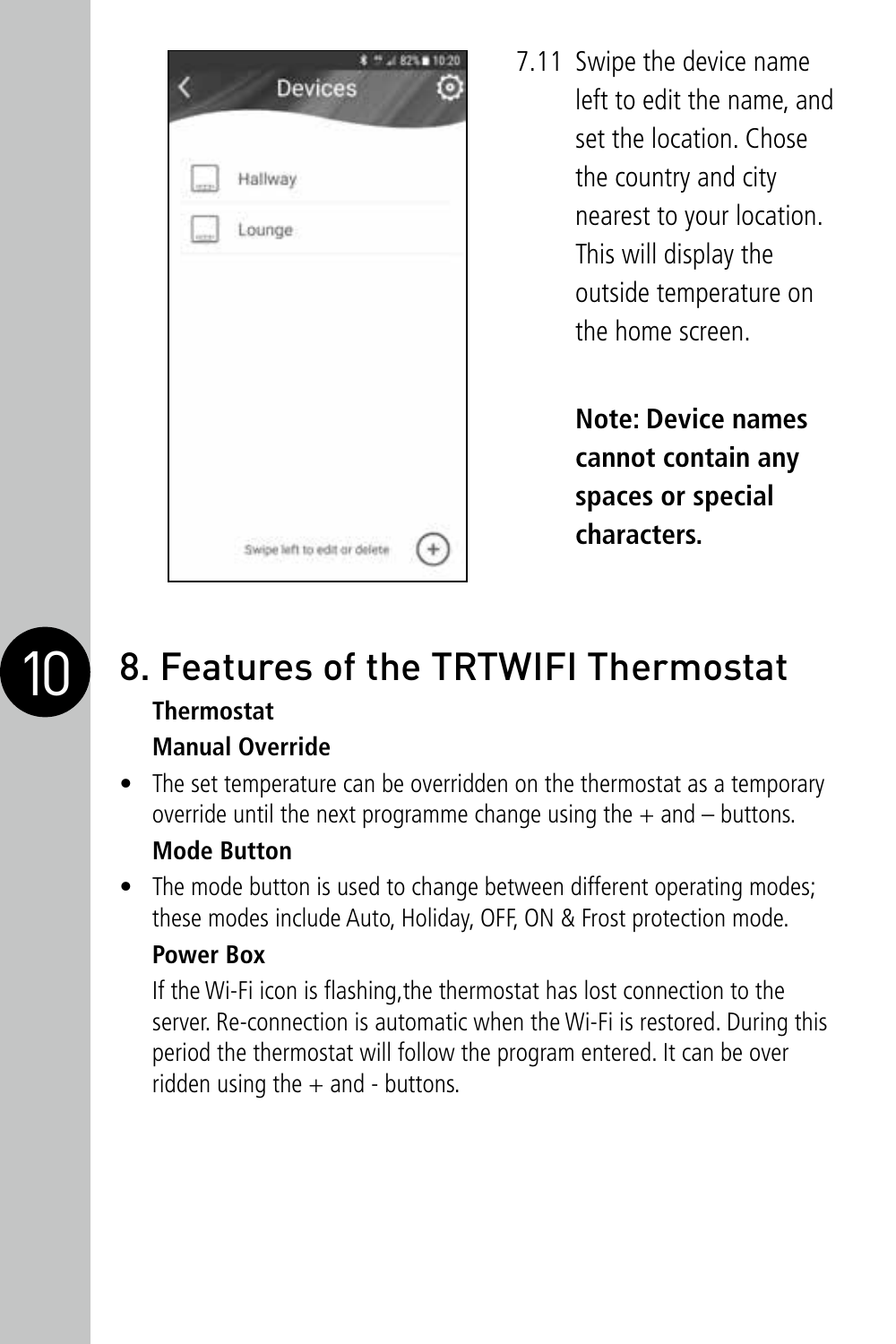### 9. Features of the Android and IOS App **General**

- The app can be accessed, and the device controlled from any accessible Wi-Fi zone. Once Wi-Fi is set up on the device, the App can also control the TRTWIFI through 4G. The TRTWIFI must be connected to a Wi-Fi network.
- The App can be downloaded from the Google Play store or Apple Store.
- There are useful programming tips and help available on the Timeguard YouTube channel. You can access the link directly from our website www.timeguard.com or go to the YouTube home page and search 'Timeguard'.

#### **Device Home Screen**

• From log in, the user is presented with a list of devices. Each of these has a device home screen. When a device is selected, the home screen is then shown.



| Back Button - | 第 12 J 86%■ 09:38<br>Hallway            |                            |
|---------------|-----------------------------------------|----------------------------|
|               | $-1.0^{\circ}$ C -<br>₩                 | Outdoor temperature        |
|               | 風 19.6°C-                               | Household temperature      |
|               | $17.0^{\circ}$ C -                      | Set temperature            |
| Mode          | Auto Mode<br>Next Prog-12:00-14:10 21 C | Next programme<br>- change |
| Mode entry    | Mode Settings<br>Program                | Programme entry            |

Device name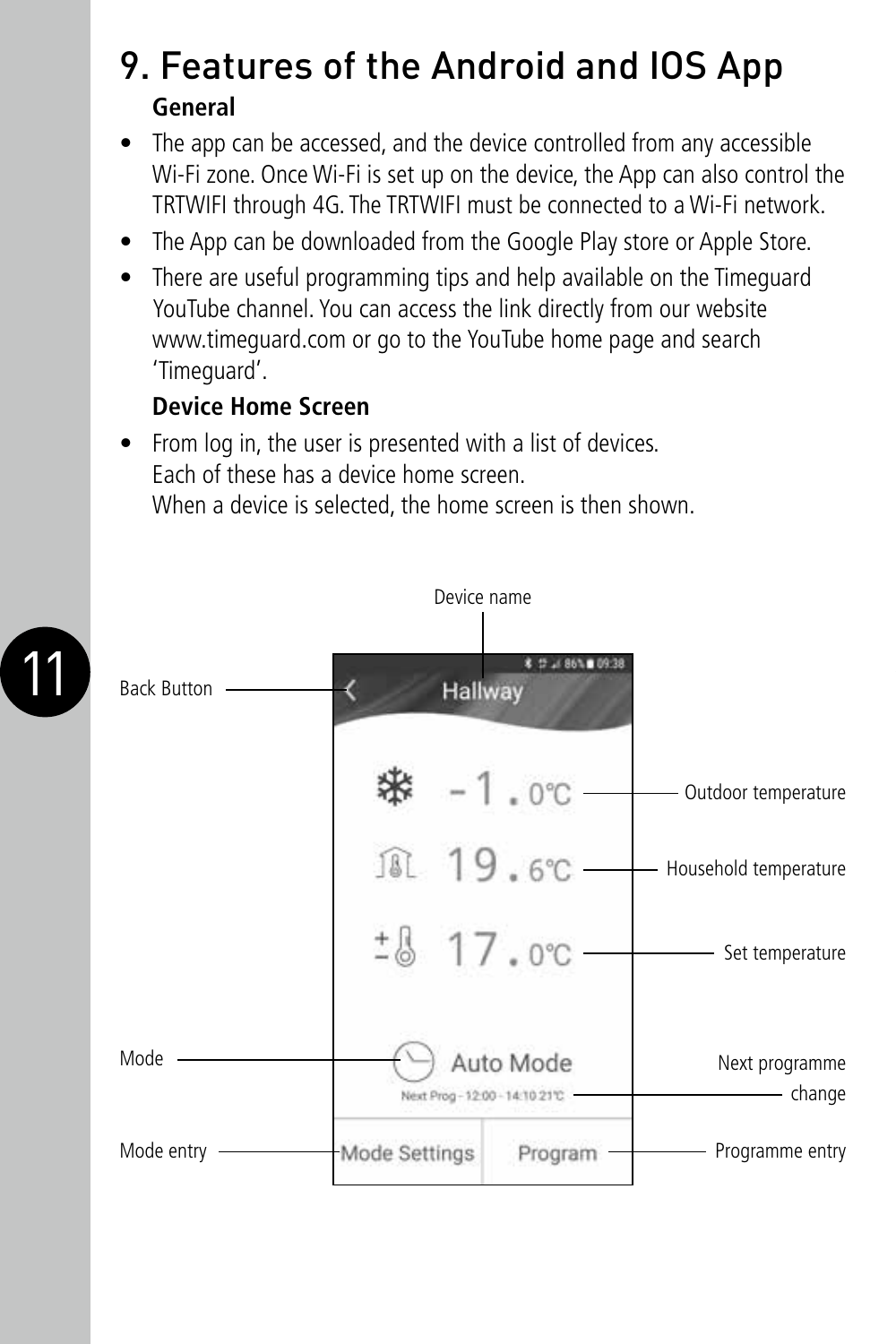#### **Manual Override**

• The temperature can be manually over ridden, by touching on the set temperature and selecting a new one. This will override the programmed temperature until the next programmed change. The  $\sum$  symbol will show on the screen. To revert back to the programmed temperature, touch the  $\sum$  symbol and the override will be cancelled.

#### **Operating Modes**

• The following options are available in mode settings through the devices home screen.

|                          | 86% 8 09:39 |
|--------------------------|-------------|
| <b>Mode Settings</b>     |             |
| Permanent off            |             |
| Permanent on             |             |
| Auto timed               |             |
| Frost protection         |             |
| Holiday                  |             |
| Set return date          |             |
| Advance setting          |             |
| $(\vee)$ Alternate times |             |

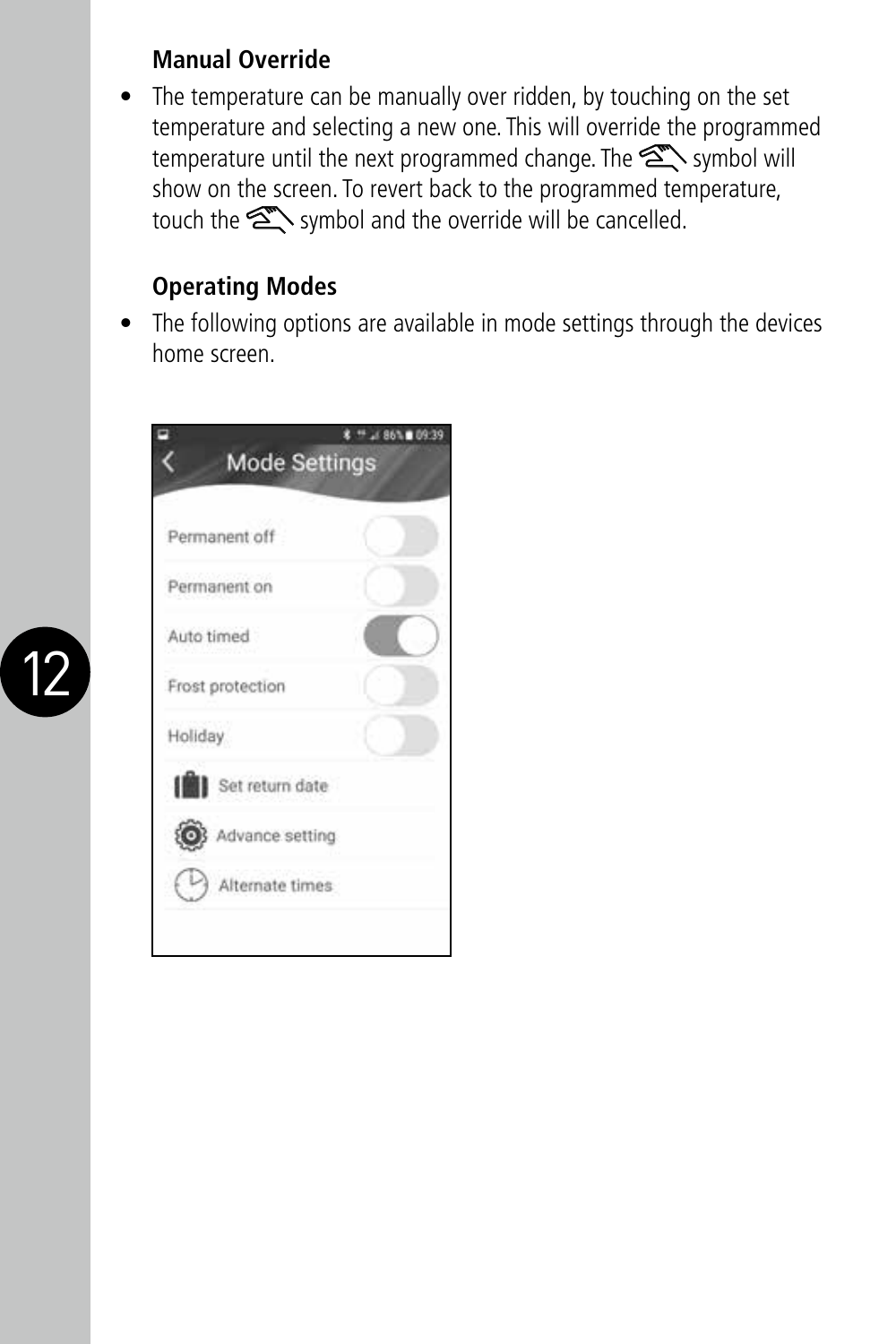**Auto:** Output is controlled by the target temperature set for the day periods. The target temperature for a programmed period can be temporarily overridden using the manual override function.

**Permanent OFF:** Output will remain off until auto is re-enabled by the user. In this mode, manual override is disabled and programmes will not run.

**Permanent ON:** Output will switch on when the temperature drops below the target temperature set. Once the target temperature has been reached the output will switch OFF. This action will repeat indefinitely unless the mode has been changed.

**Holiday:** Output is switched off until the date entered by the user, at which time the programme schedule will default back to running as normal.

**Frost Protection Mode:** Output is switched off unless the room temperature drops below 5°C.

13 **13 DESCRIPTION CONTRACTOR** • Only one mode can be selected at any time. Permanent OFF, ON, and holiday can be cancelled by returning the App to Auto mode or by pressing the mode button on the thermostat.



#### **Programme Entry**

- The App supports multiple programmed times, with an easy repeat function for different days. Up to 6 timed periods can be added with a target temperature from 5°C to 35°C.
- Timed periods and their temperatures are programmed via the programme key on the device home page. Hold the chosen programme set (normally named default) and press edit to begin setting your timed periods for the device. Hold the chosen time or temperature down to edit the timed periods and their temperature counterparts, hold the day MTWTFSaSu to change weekly repeats, or select the  $-$  or  $+$  buttons to add or remove pages.

The default plan is: 06:00 21°C 08:00 17°C 12:00 21°C 14:00 17°C 16:30 21°C 22:30 17°C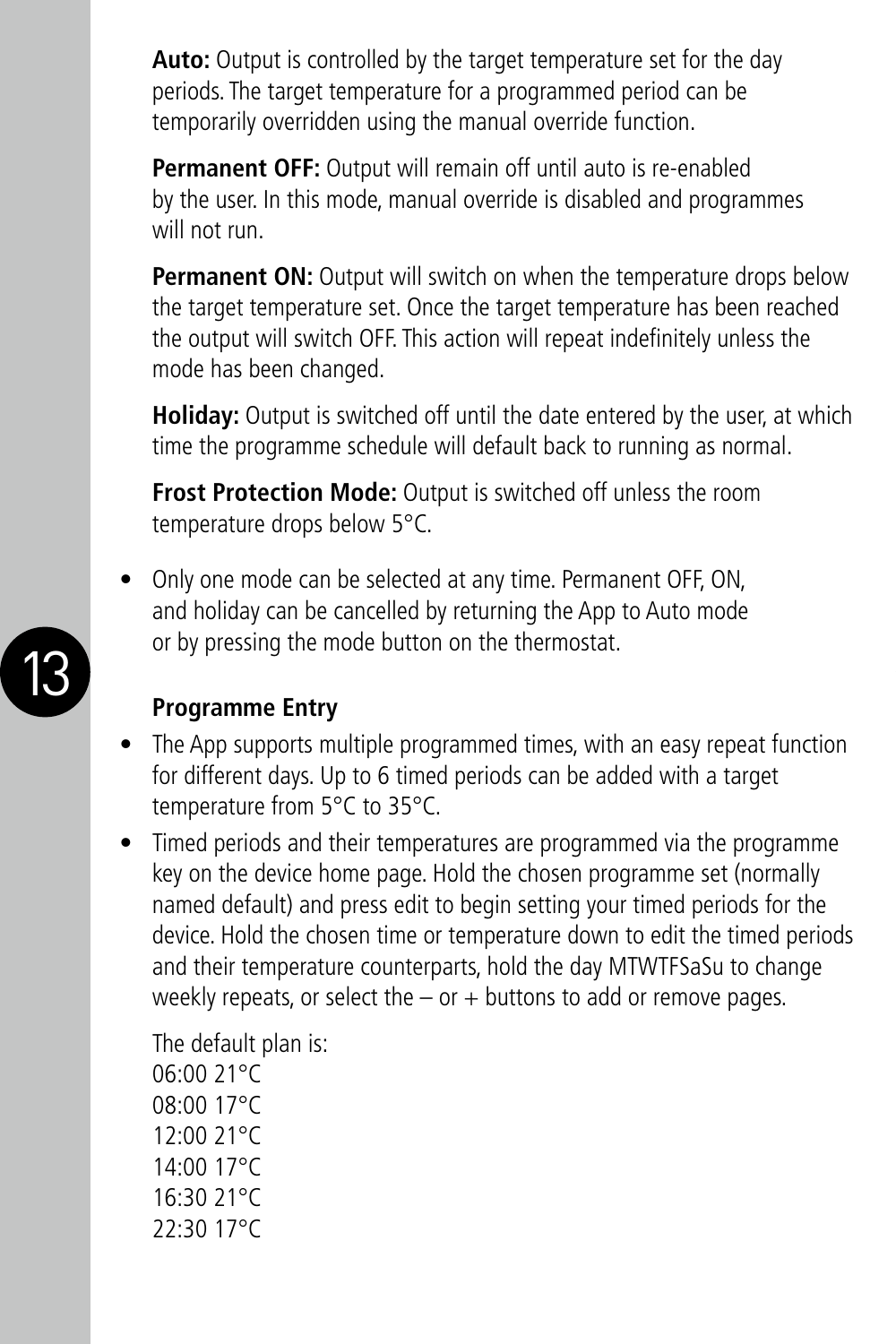

|              | $.186\%$ 8 09:40<br><b>Default</b> |              |
|--------------|------------------------------------|--------------|
| 06:00        | $21^{\circ}$ C                     |              |
| 08:00        | $20^{\circ}$ C                     |              |
| 17:00        | $21^{\circ}$ C                     |              |
| 22:30        | $17^{\circ}$ C                     |              |
| Hold time or |                                    |              |
| temp to edit |                                    | Number of    |
| M<br>TU      | Sa Su<br>Th                        | pages (dots) |
|              | Add or remove pages                |              |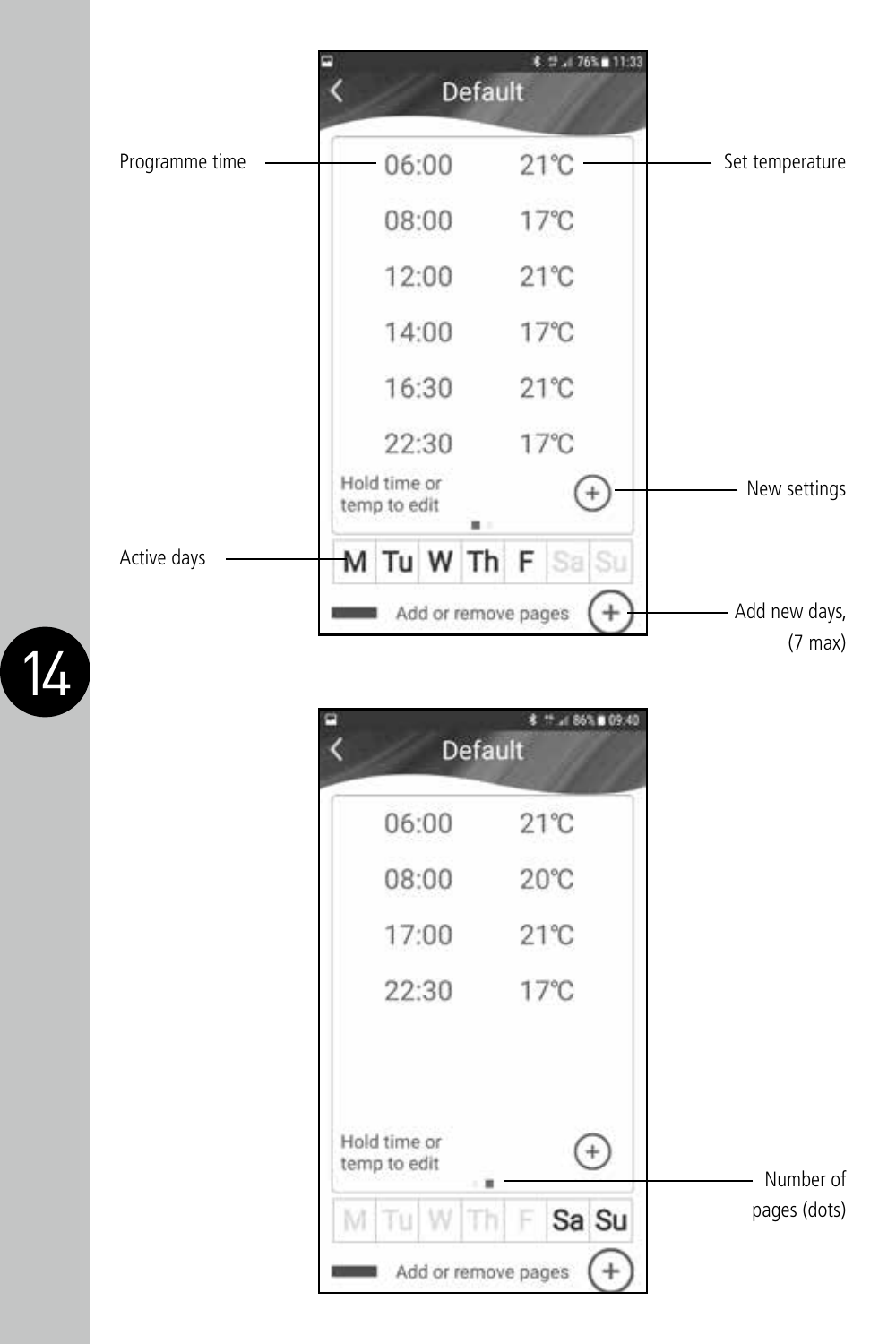This shows the times when a temperature change has been programmed. The thermostat will maintain the programmed temperature until the next change.c

|                | $10:00$ pm $-$<br>6:00am | $=17^{\circ}C$<br>Target                                                                                        |                  |                  |         |                |                |                | Period 6            | 10:00pm |
|----------------|--------------------------|-----------------------------------------------------------------------------------------------------------------|------------------|------------------|---------|----------------|----------------|----------------|---------------------|---------|
|                | $4.00$ pm –<br>10:00pm   | $=21^{\circ}C$<br>Target                                                                                        |                  |                  |         |                |                |                | Period 5            | 4:00pm  |
|                | $2:00$ pm $-$<br>4:00pm  | $=17^{\circ}C$<br>Target                                                                                        |                  |                  |         |                |                |                | Period 4            |         |
|                | $12:00$ pm $-$<br>2:00pm | $=21^{\circ}C$<br>Target                                                                                        |                  |                  |         |                |                |                | Period 3            | 2:00pm  |
|                | $8:00am -$<br>12:00pm    | $=17^{\circ}C$<br>Target                                                                                        |                  |                  |         |                |                |                | Period <sub>2</sub> | 12:00pm |
|                | $6:00$ am $-$<br>8:00am  | Temperature Temperature Temperature Temperature Temperature Temperature Temperature<br>$=21^{\circ}C$<br>Target |                  |                  |         |                |                |                | Period 1            | 8:00am  |
|                | $10:00$ pm -<br>6:00am   | $=17^{\circ}C$<br>Target                                                                                        |                  |                  |         |                |                |                | Period 6            | 6:00am  |
| $28^{\circ}$ C | $26^{\circ}$ C –         | $22^{\circ}$ C –<br>$24^{\circ}$ C –                                                                            | $20^{\circ}$ C – | $18^{\circ}$ C - | ່ ວິ 15 | $14^{\circ}$ C | $12^{\circ}$ C | $10^{\circ}$ C |                     |         |

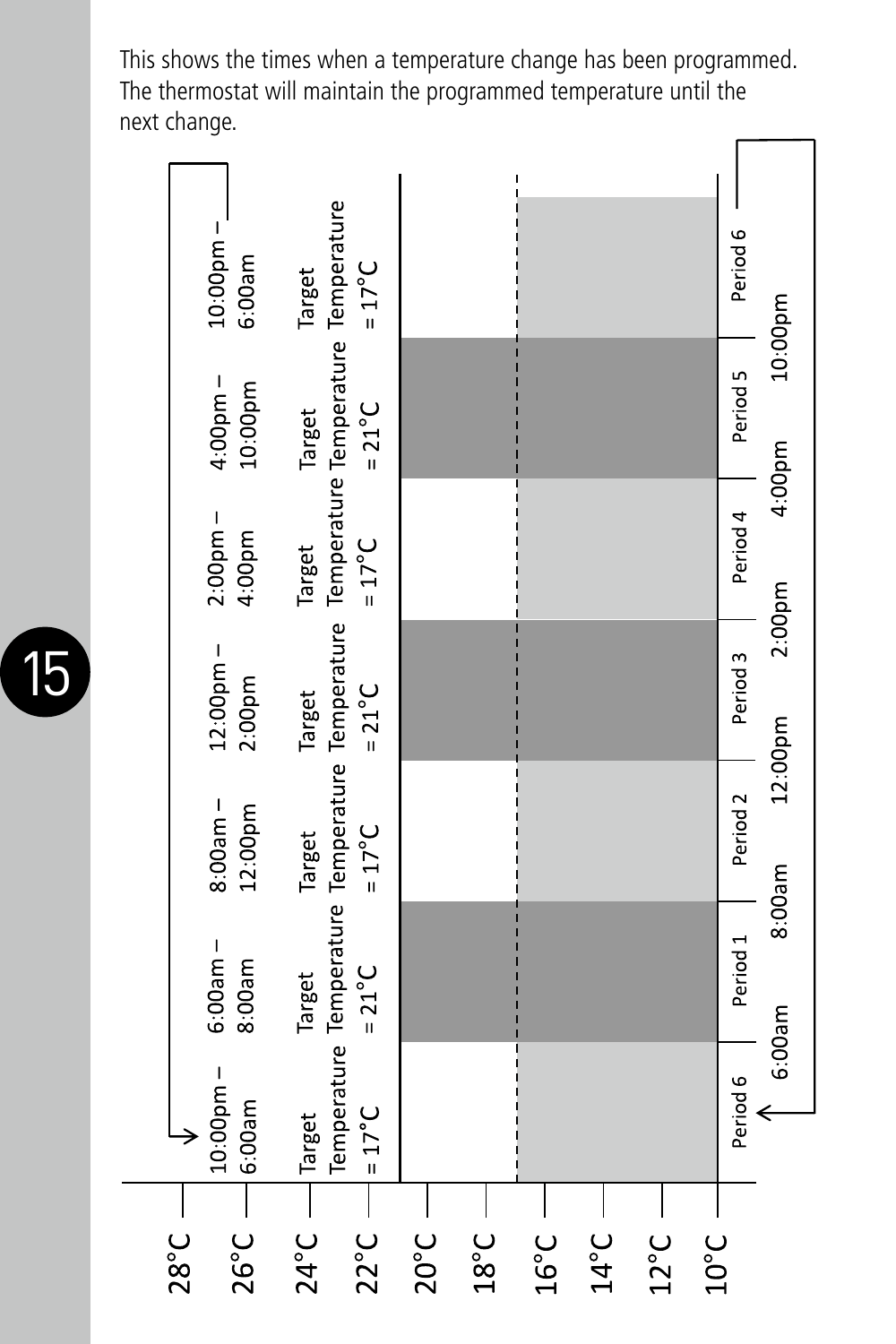#### **Quick Programming Tips**

- Up to 6 timed temperature periods are allowed per day.
- They can be edited or deleted by holding the time or temperature.
- If there are less than 6 periods, new periods can be added using the  $+$  key.
- The active repeats are shown in dark blue and active days for other pages are shown in turquoise.
- Days can be selected and deselected by touching the day required.
- The dots or grey squares show the number of pages, with the bold square being the active page.
- If a day is de-selected, it shows grey; this would mean that the programme last will continue to run until the next active day with a programme takes over.
- If there are grey days, a new page can be added using the  $+$  page button. If there are no grey days, new pages cannot be added because all the days would be active on one of the pages from that programme set.
- If individual day programming is required, this can be achieved by having only one active day per page until no additional pages can be added. (Page 1 M, Page 2 Tu, Page 3 W, Page 4 Th) etc.

#### **Note: On exiting programming, any days that are grey will be deleted. Days cannot be left inactive. If a day is missing, the last temperature set will be active until the next programmed day.**

#### **Resetting the Thermostat**

- Put the thermostat into couple mode, (see page 8). Press + or to see the following menu options; Couple, Time entry, programming, copy, technical, and reset. Press set to select.
- Technical can be used to re-calibrate the displayed temperature.
- It is recommended that the Programastat+ App is used to perform all programming operations, but changes made here at the thermostat will be reflected in the App on your phone.

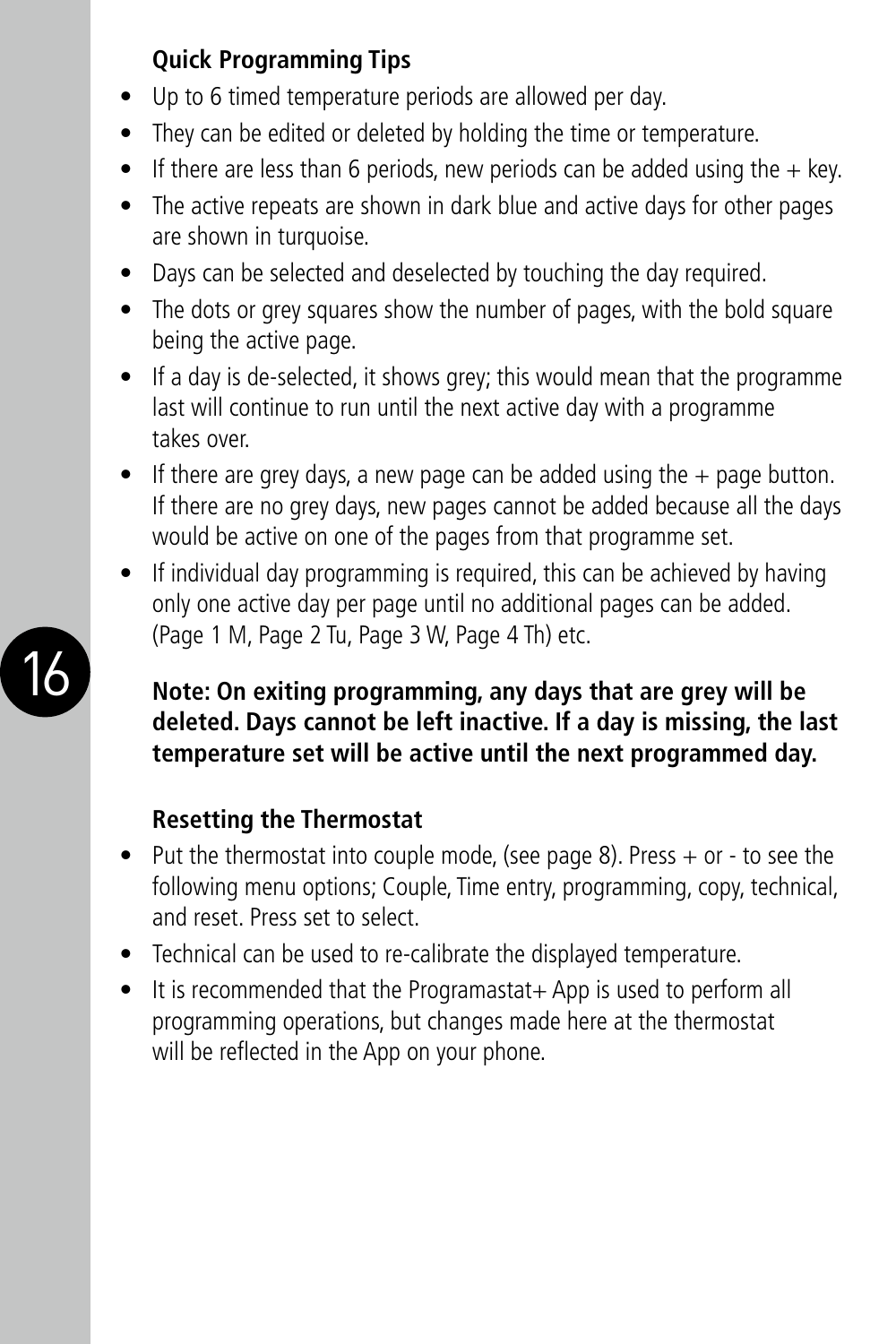#### **Advanced Settings**

17

The advanced settings menu can be found on the mode settings page relevant to the user's device and allows the user to do the following

• **Users:** Allows the main account holder to add additional users know as sub account users. Sub-account users can manipulate the control aspects of the TRTWIFI but will not be able to delete the device from the main holders account. Sub-account users must register via the user's option in the advanced settings menu while the main account holder is logged in, this way the App will register any sub-account user to the main account holders TRTWIFI device.

#### **IMPORTANT Sub-account users must not register via the registration screen when they download the App, this will result in creating a main account.**

- **Controls:** Allows the user to change the temperature swing between 0.5 and 1.0, and turn on the optimum start function and proportional control function.
- **App download:** Allows the user to check which version of the App they are using and check for updates. This feature is only available on the Android version of the App. IOS users must update the App via the Apple Store.
- **User manual:** Provides links to our website, the relevant instructions and to our YouTube channel.
- **About:** Provides the company address and contact details for any problems with the unit.
- **Config devices:** Allows the user to change the router or extension the device is connected to.
- **Time format:** Allows the user to change the time format between a 12/24 hour clock.
- **Privacy policy:** Directs the user to the Timeguard privacy policy page on our website.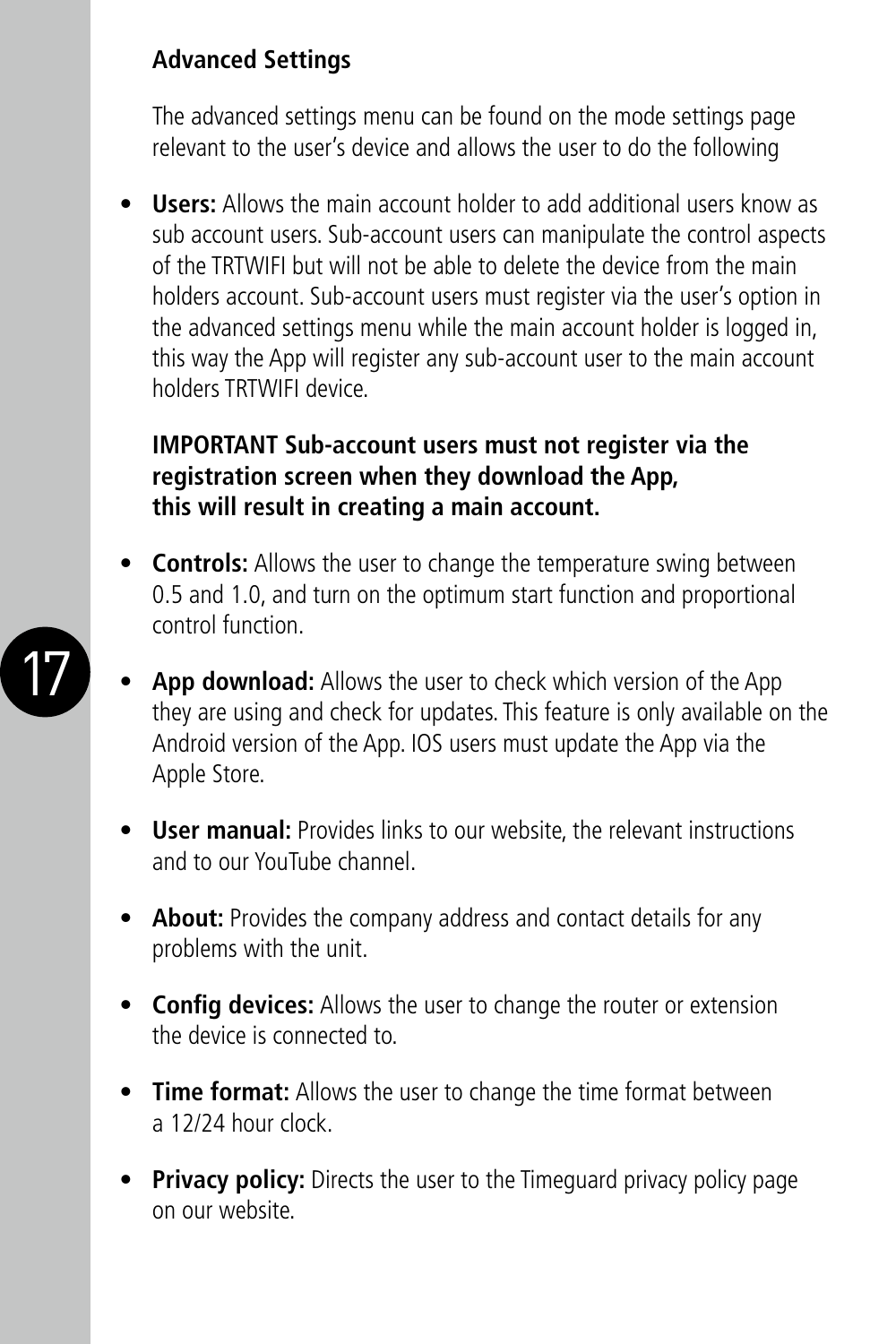## 3 Year Guarantee

In the unlikely event of this product becoming faulty due to defective material or manufacture within 3 years of the date of purchase, please return it to your supplier in the first year with proof of purchase and it will be replaced free of charge. For the second and third years or any difficulty in the first year telephone the helpline on 020 8450 0515.

Note: A proof of purchase is required in all cases. For all eligible replacements (where agreed by Timeguard) the customer is responsible for all shipping/postage charges outside of the UK. All shipping costs are to be paid in advance before a replacement is sent out.